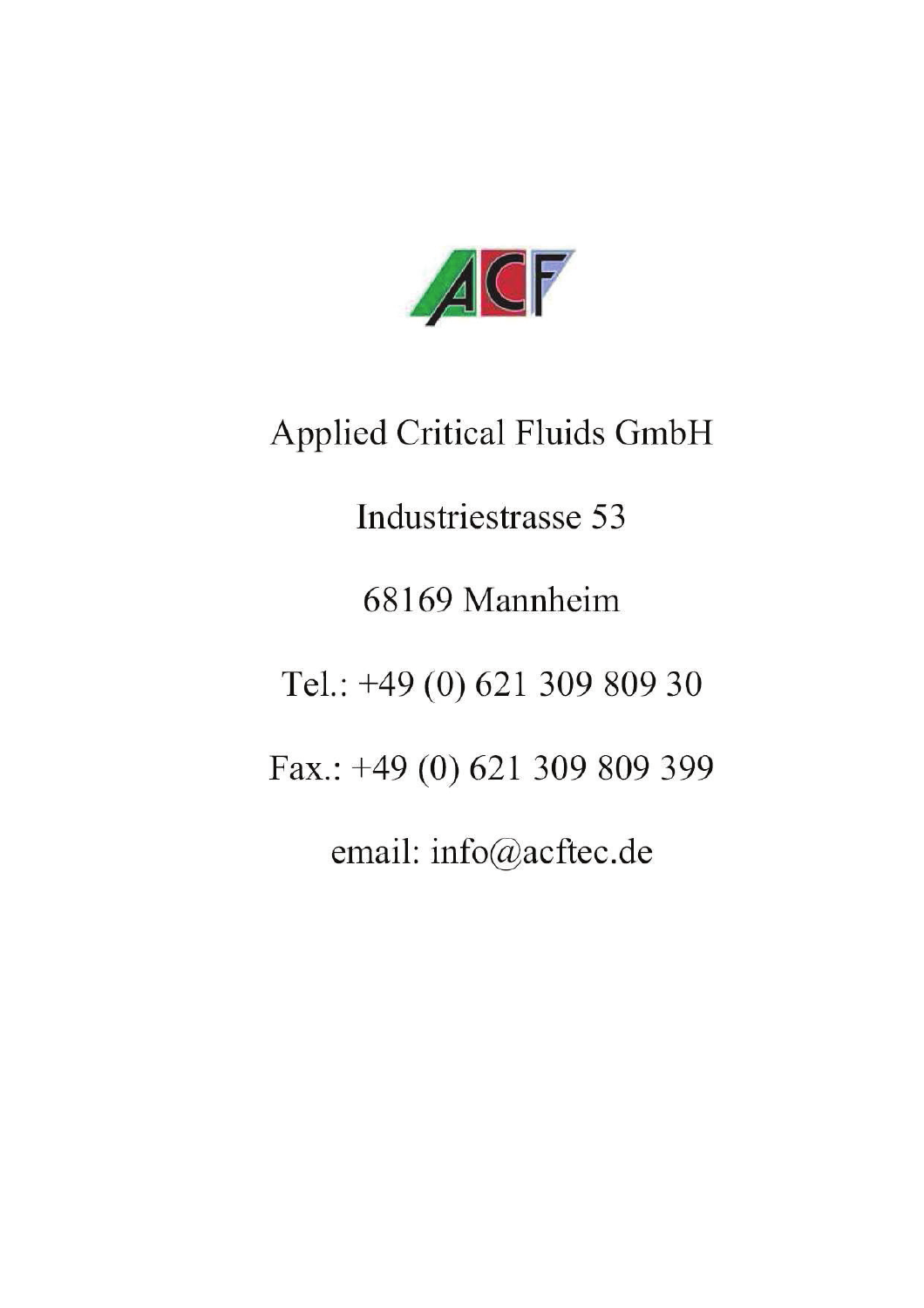ASEPTIQUIK® S CONNECTOR

# **AseptiQuik® S Small Format 1/8" and 1/4"**

Actual size

**Connectors** provide quick and easy sterile connections for small-flow applications, even in non-sterile environments. The "FLIP-CLICK-PULL" design of AseptiQuik S enables users to easily transfer small volumes of media with less risk of operator error. The connector's genderless and robust design provides reliable performance without the need for clamps, fixtures or tube welders. Biopharmaceutical manufacturers can now make 1/8" and 1/4" sterile connections with the quality and market availability they expect from the leader in single-use connection technology.

| <b>Features</b>                  | Benefits                                                                                |
|----------------------------------|-----------------------------------------------------------------------------------------|
| Genderless design                | Eases single-use systems specifications<br>with one part number for both halves         |
| <b>FLIP-CLICK-PULL</b><br>design | Intuitive three-step connection process<br>reduces risk of operator error               |
| Integrated pull tab<br>covers    | Provide pre-assembly protection and<br>ensure simultaneous removal of both<br>membranes |
| Robust construction              | Repeatable and reliable performance<br>with no additional hardware required             |
| Colder Click                     | Audible confirmation of assembly                                                        |
|                                  |                                                                                         |

# **Specifications**

**Pressure:** Up to 60 psi, 4.1 bar

**Temperature:**  39°F to 104°F (4°C to 40°C)

### **Sterilization:**

**Gamma:** Up to 50kGy irradiation **AutoClave High Temp (HT) Version:**  Up to 266°F (130°C) for 30 minutes

### **Termination Sizes:**

1/8", 1/4" and 3/8" ID hose barb (3.2mm, 6.4mm and 9.5mm), 3/4" sanitary and MPC insert

### **Materials:**

**Main Components:**  Polycarbonate (white), USP Class VI, ADCF

**Pull Tabs/Caps:**  Polycarbonate (blue, standard version), USP Class VI, ADCF Polycarbonate (white, HT version), USP Class VI, ADCF

### **Seals:**

Silicone (clear), platinum-cured, USP Class VI, ADCF

### **Membrane:**

Polyethylene (standard version), USP Class VI, ADCF Hydrophobic polyethersulfone (HT version), USP Class VI

### **AseptiQuik S Flow**



This graph is intended to give you a general idea of the performance capabilities of each product line. The shaded area of the graph represents the operating range of the product family, i.e. upper and lower values are shown. Therefore, depending on the exact coupling configurations selected, you can reasonably expect values to fall within the shaded area.

#### Visit us at **www.colder.com** or call 800-444-2474 to get a free catalog or to find your local distributor.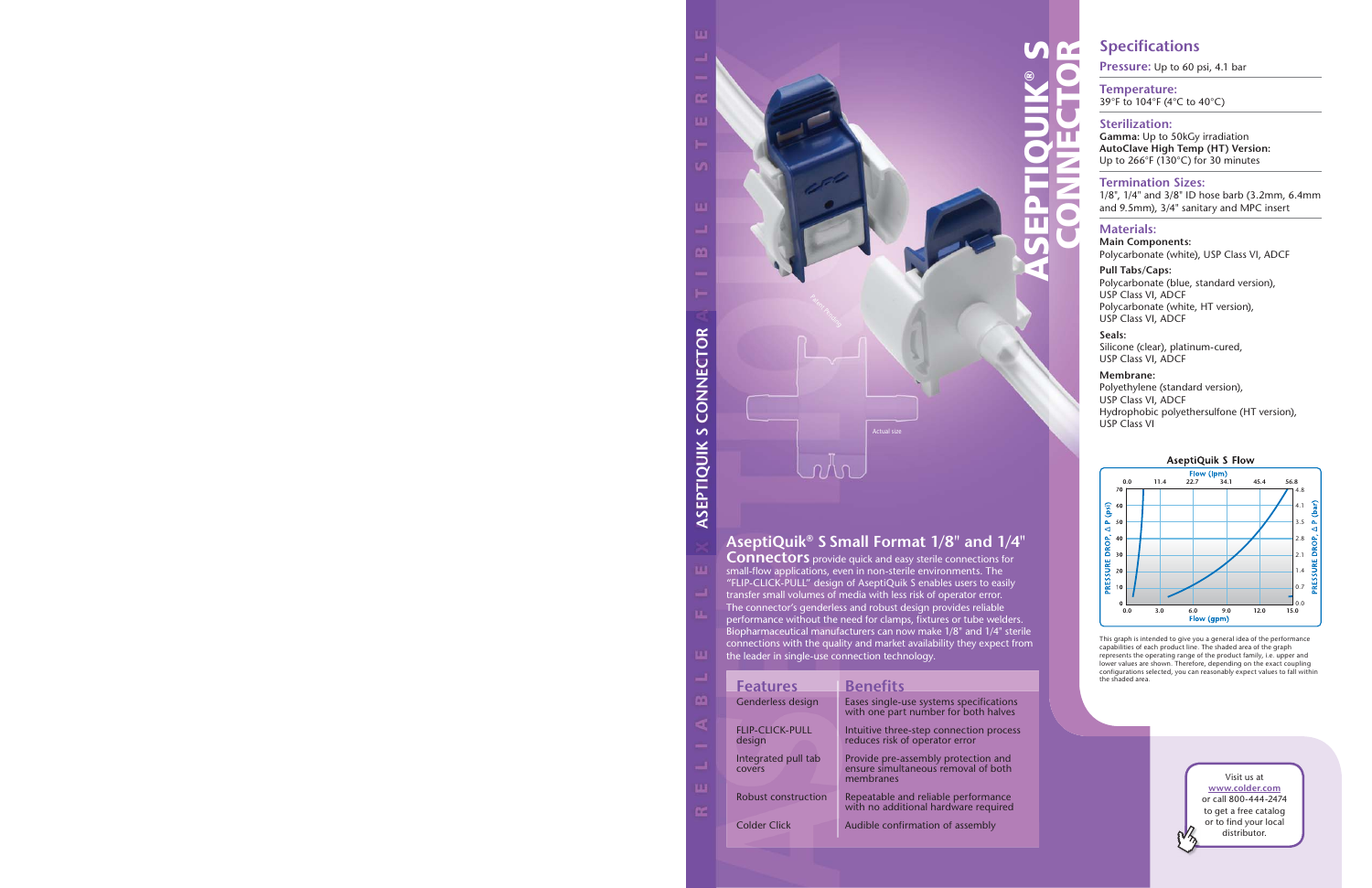

## **Coupling Bodies**

# **POLYCARBONATE** with Blue Pull Tab Covers

| <b>TERMINATION</b> | <b>PART NO.</b> |      |     |      |  |
|--------------------|-----------------|------|-----|------|--|
| 1/8" HOSE BARB     | AQS17002        | 2.25 | .30 | 0.50 |  |
| 1/4" HOSE BARB     | AOS17004        | 2.25 | .45 | 0.65 |  |
| 3/8" HOSE BARB     | AOS17006        | 2.25 | .45 | 0.65 |  |
| 3/4" SANITARY      | AQS33012        | 2.25 | .60 | 0.80 |  |
| <b>MPC INSERT</b>  | AQS17MPC        | 2.25 | .49 | 0.69 |  |
|                    |                 |      |     |      |  |



# *HT Version with White Pull Tab Covers*

| <b>TERMINATION</b> | <b>PART NO.</b> |      |      |      |  |
|--------------------|-----------------|------|------|------|--|
| 1/8" HOSE BARB     | AOS17002HT      | 2.25 | 1.30 | 0.50 |  |
| 1/4" HOSE BARB     | AOS17004HT      | 2.25 | 1.45 | 0.65 |  |
| 3/8" HOSE BARB     | AOS17006HT      | 2.25 | 1.45 | 0.65 |  |
| 3/4" SANITARY      | AOS33012HT      | 2.25 | 1.60 | 0.80 |  |
| <b>MPC INSERT</b>  | AOS17MPCHT      | 2.25 | l.49 | 0.69 |  |
|                    |                 |      |      |      |  |



## **DID YOU KNOW... Colder offers a full line of AseptiQuik® Connectors? Biopharmaceutical manufacturers now have an extensive range of options for sterile connect and sterile disconnect of single-use systems.**

**AseptiQuik Connectors enable operators to make a quick and easy sterile connection between two single-use systems, even in nonsterile environments.** 

**AseptiQuik S Connectors deliver quick and easy sterile connections for 1/8" and 1/4" small-flow applications.**

**AseptiQuik X Connectors provide quick and easy 1" sterile connections for high-flow applications.** 

**AseptiQuik DC Connectors are the first all-in-one connector to enable operators to make both a sterile connect and a sterile disconnect.**

**AseptiQuik STC Connectors allow operators to use a Steam-In-Place (SIP) process to connect an AseptiQuik sterile connector to stainless processing equipment.**

**All of our bioprocessing connections are manufactured in an ISO Class 7 certified cleanroom and all fluid contact materials meet USP Class VI and ADCF requirements. Contact us for validation reports, biocompatibility and extractables data.**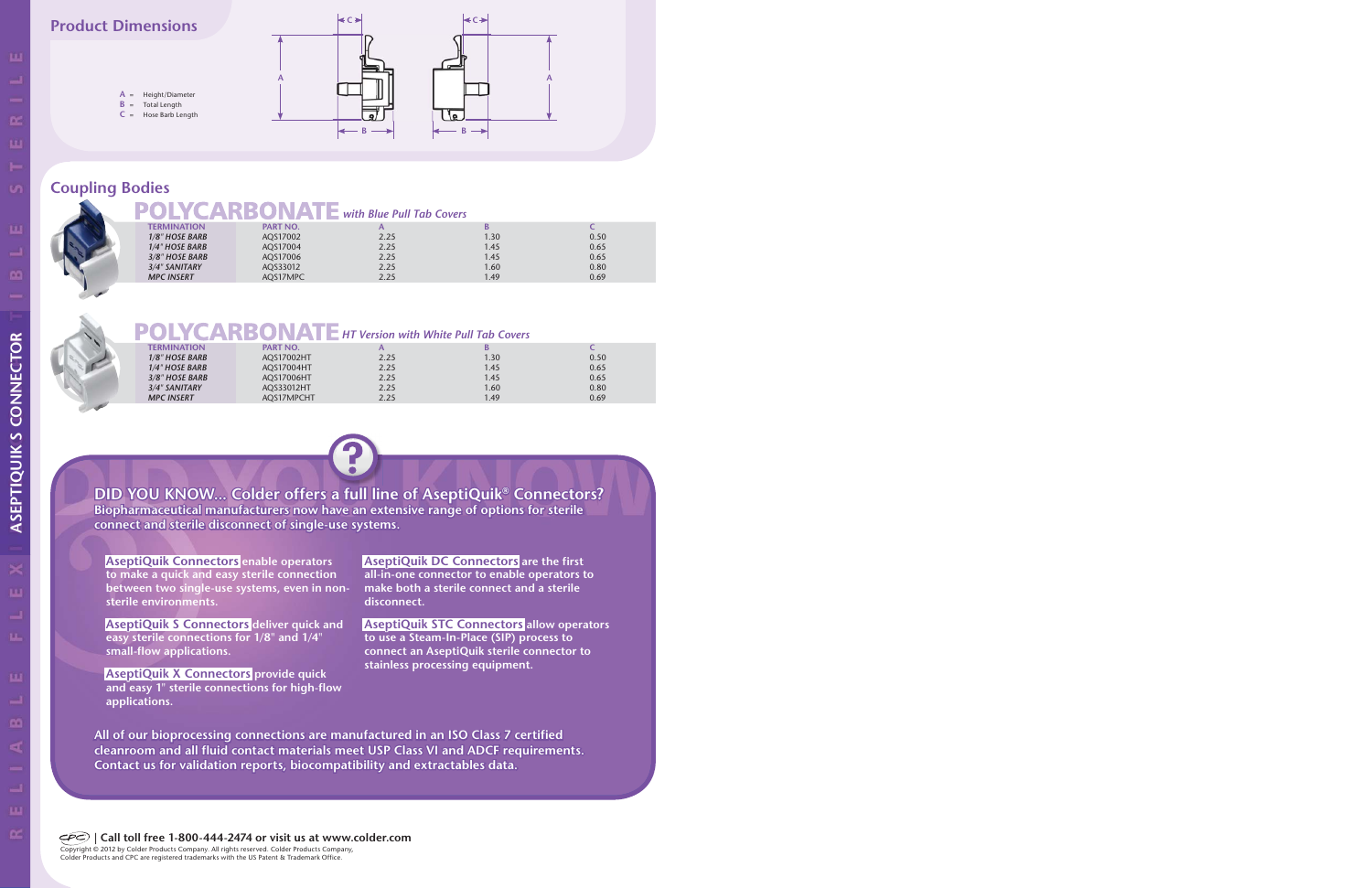## **FLIP-CLICK-PULL Assembly Procedure**





# **Connect with Colder Sterile Fluid Transfer**

プ